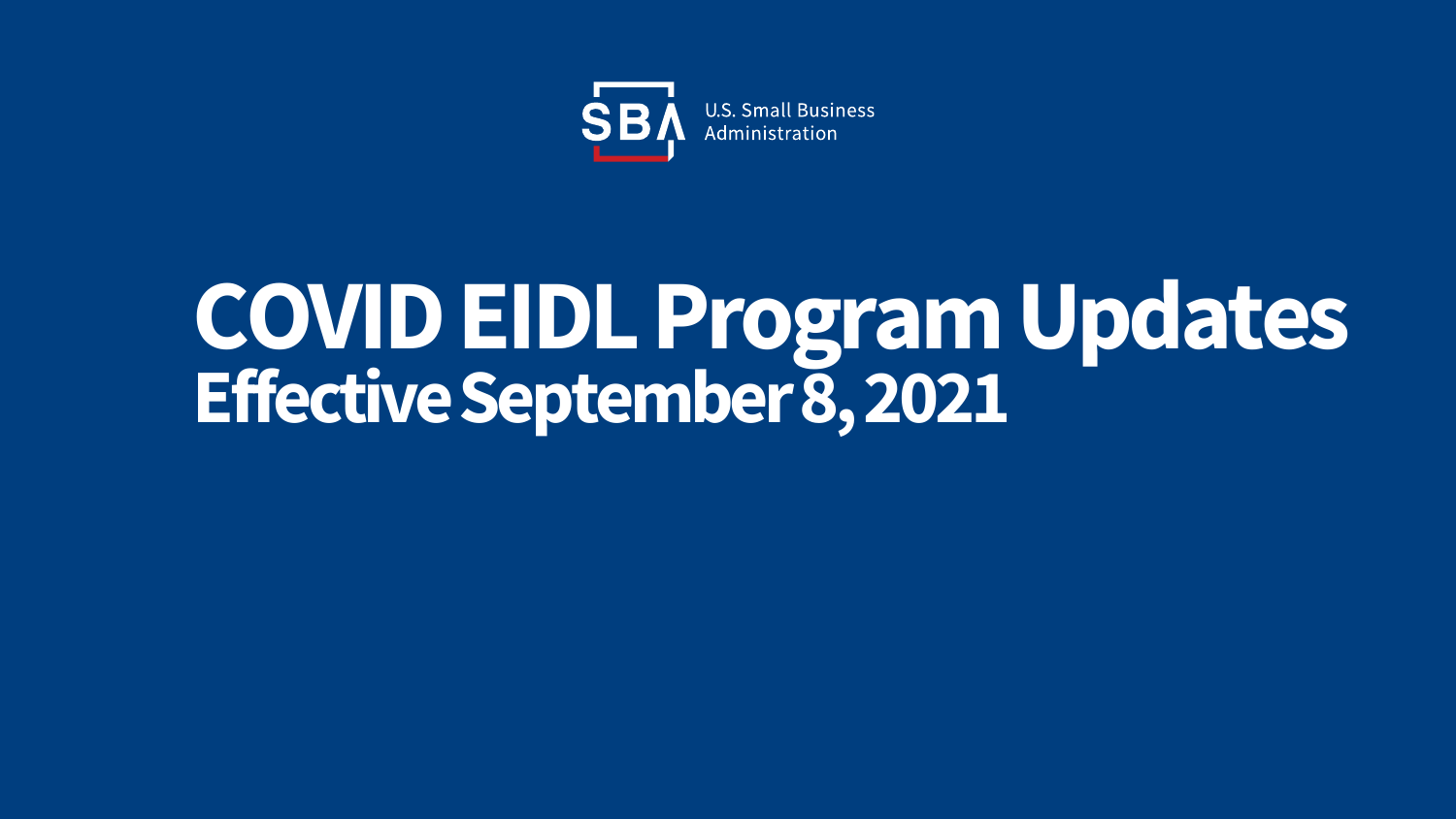# **COVID EIDL Policy Changes**

The below policy changes will be publicly shared September 7, 2021 and effective September 8, 2021:

|                | <b>COVID EIDL Policy Change</b>                                                                                                                                                                                                                                                                                                                                           | Impact                                                                                                              |
|----------------|---------------------------------------------------------------------------------------------------------------------------------------------------------------------------------------------------------------------------------------------------------------------------------------------------------------------------------------------------------------------------|---------------------------------------------------------------------------------------------------------------------|
|                | Increase cap from \$500K to \$2M<br>"Exclusivity Period:" No approval of loans greater than \$500,000 until Oct. 8, 2021                                                                                                                                                                                                                                                  | Higher loan amounts available                                                                                       |
| $\overline{2}$ | Allow for use of funds to be applied to payment and prepayment of commercial debt and<br>regularly-scheduled payments of federal debt                                                                                                                                                                                                                                     | Increase use of funds flexibility                                                                                   |
| $\overline{3}$ | Allow for 24 months of deferment from loan origination for all loans (existing loans with<br>less than 24-month deferment will be adjusted)                                                                                                                                                                                                                               | SBA automatically defers for 24<br>months from loan origination                                                     |
| $\overline{4}$ | Affiliation requirements simplified: An affiliate is a business that you control or in which<br>you have 50% or more ownership                                                                                                                                                                                                                                            | Simplifies affiliation rules for all<br>industries                                                                  |
| 5 <sup>1</sup> | Created additional way to meet program size standards for businesses assigned a<br>NAICS code beginning with 61, 71, 72, 213, 3121, 315, 448, 451, 481, 485, 487, 511, 512,<br>515, 532, or 812, AND that have no more than 500 employees per physical location AND<br>that have no more than 20 locations AND that meet all other COVID EIDL eligibility<br>requirements | Includes industries uniquely<br>impacted by COVID-19 and<br>continue to experience<br>significant economic hardship |
| 6              | Added \$10 million limit on maximum aggregate COVID EIDL loans to a single corporate<br>group. Entities are part of a single corporate group if they are majority owned, directly<br>or indirectly, by a common parent                                                                                                                                                    | Introduces maximum cap on<br>corporate groups                                                                       |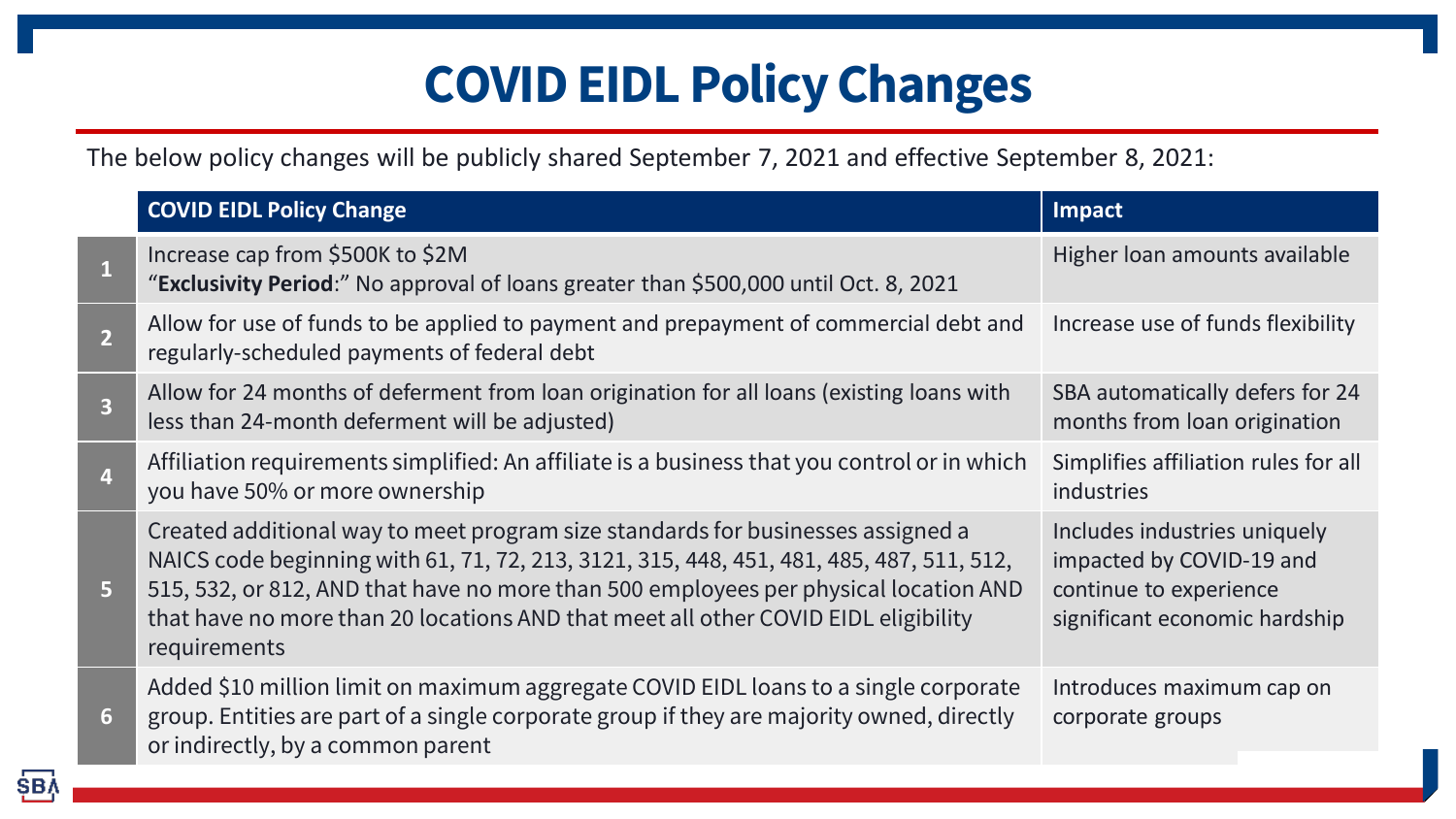### **COVID EIDL Changes - Terms** Green\* = changes

| <b>Loan Amount</b>                | \$1,000 to \$25,000                                                                                                                                                                                                                                                     | <b>&gt;\$25,000 to \$500,000</b>                                                           | >\$500,000 to \$2 million*                                                                                            |  |
|-----------------------------------|-------------------------------------------------------------------------------------------------------------------------------------------------------------------------------------------------------------------------------------------------------------------------|--------------------------------------------------------------------------------------------|-----------------------------------------------------------------------------------------------------------------------|--|
| <b>Interest</b>                   |                                                                                                                                                                                                                                                                         | 3.75% (business)<br>2.75% (non-profit)                                                     |                                                                                                                       |  |
| <b>Repayment</b><br><b>Period</b> | 30 years                                                                                                                                                                                                                                                                |                                                                                            |                                                                                                                       |  |
| <b>Deferment</b>                  | Up to 24 months (for all loans <sup>*</sup> ) – SBA will adjust deferment on loans that did not receive 24 months                                                                                                                                                       |                                                                                            |                                                                                                                       |  |
| <b>Requirements</b>               | Minimum Credit Score: 570<br><b>Collateral: None</b><br>Personal Guarantee: None                                                                                                                                                                                        | Minimum Credit Score: 570<br>Collateral: >\$25,000 UCC-1<br>Personal Guarantee: >\$200,000 | Minimum Credit Score: 625*<br><b>Collateral: UCC-1 and business real</b><br>estate*<br>Personal Guarantee: >\$200,000 |  |
| <b>Use</b>                        | Normal operating expenses<br>• Payroll<br>• Rent<br>• Inventory, raw materials, variable costs<br>• Commercial Debt (payment and <b>prepayment</b> *)<br>• Federal Debt (includes Guaranteed and Direct Loan) (regularly scheduled payments*)<br><b>Working capital</b> |                                                                                            |                                                                                                                       |  |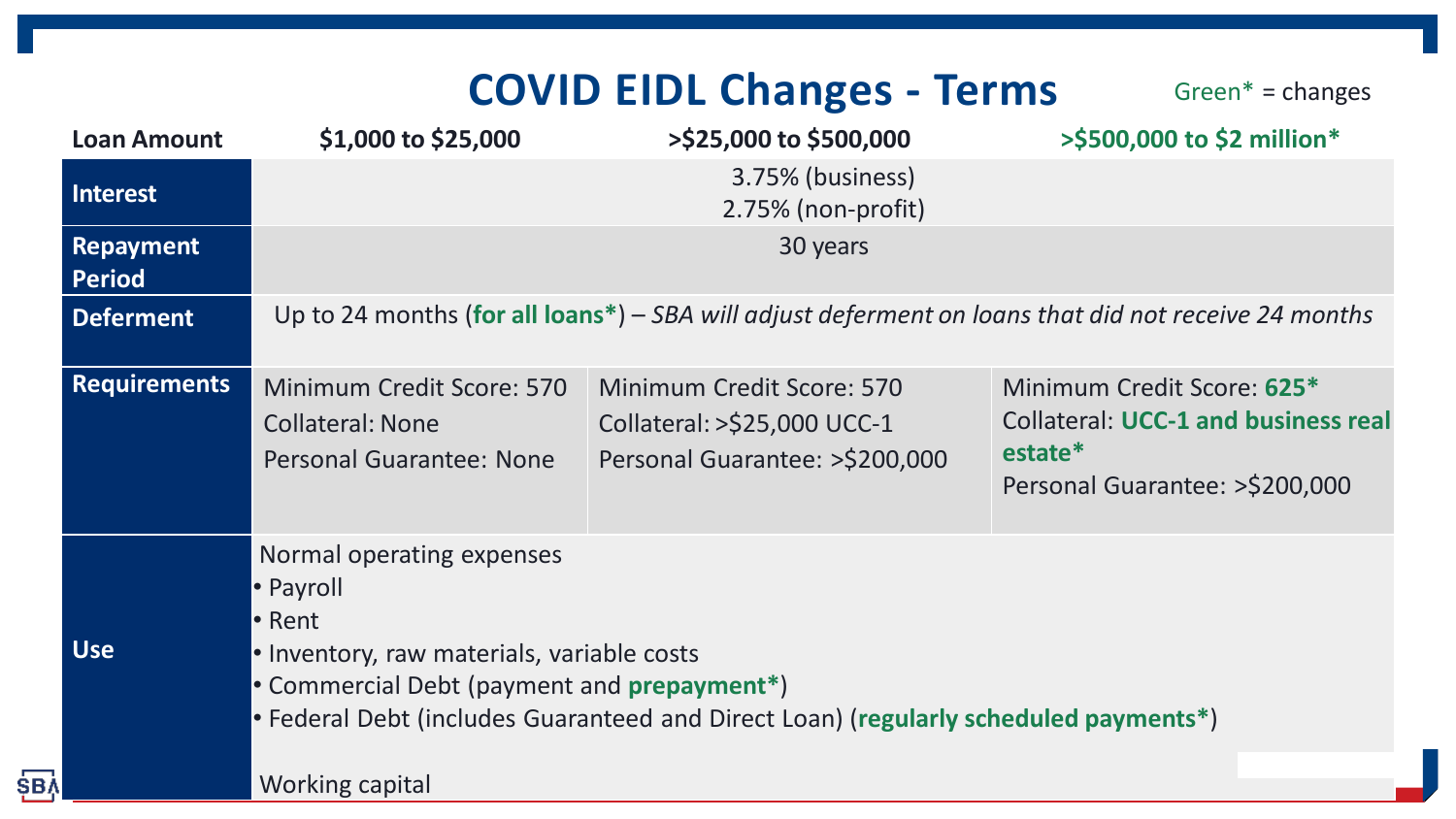## **External: >\$500K Exclusivity Timeframe**

#### New COVID EIDL Applicant

A new COVID EIDL applicant can pursue one of two paths:

#### 1. \$500K Immediately and then >\$500K

- Verify eligibility requirements met via FAQs
- 2. Complete EIDL Intake Form via sba.gov/eidl
- 3. Sign up for and complete application via SBA portal
- 4. Receive decision within three weeks
- 5. If approved, follow adjacent steps for a COVID EIDL increase for >\$500K funds

#### 2. Apply for >\$500K Immediately

- 1. Verify initial and additional eligibility requirements met via FAQs
- 2. Log into account on SBA portal **(do not apply for another loan**) to submit loan modification
- 3. Receive decision within 1.5 months

SB,

#### COVID EIDL Increase >\$500K

For an applicant that has already received COVID EIDL funds and is eligible to increase their loan to >\$500K, they can apply following the below steps

- 1. Verify initial and additional eligibility requirements met via FAQs
- 2. Log into account on SBA portal **(do not apply for another loan**) to submit loan modification
- 3. Receive decision after October  $8<sup>th</sup>$  or within 1.5 months of application submission